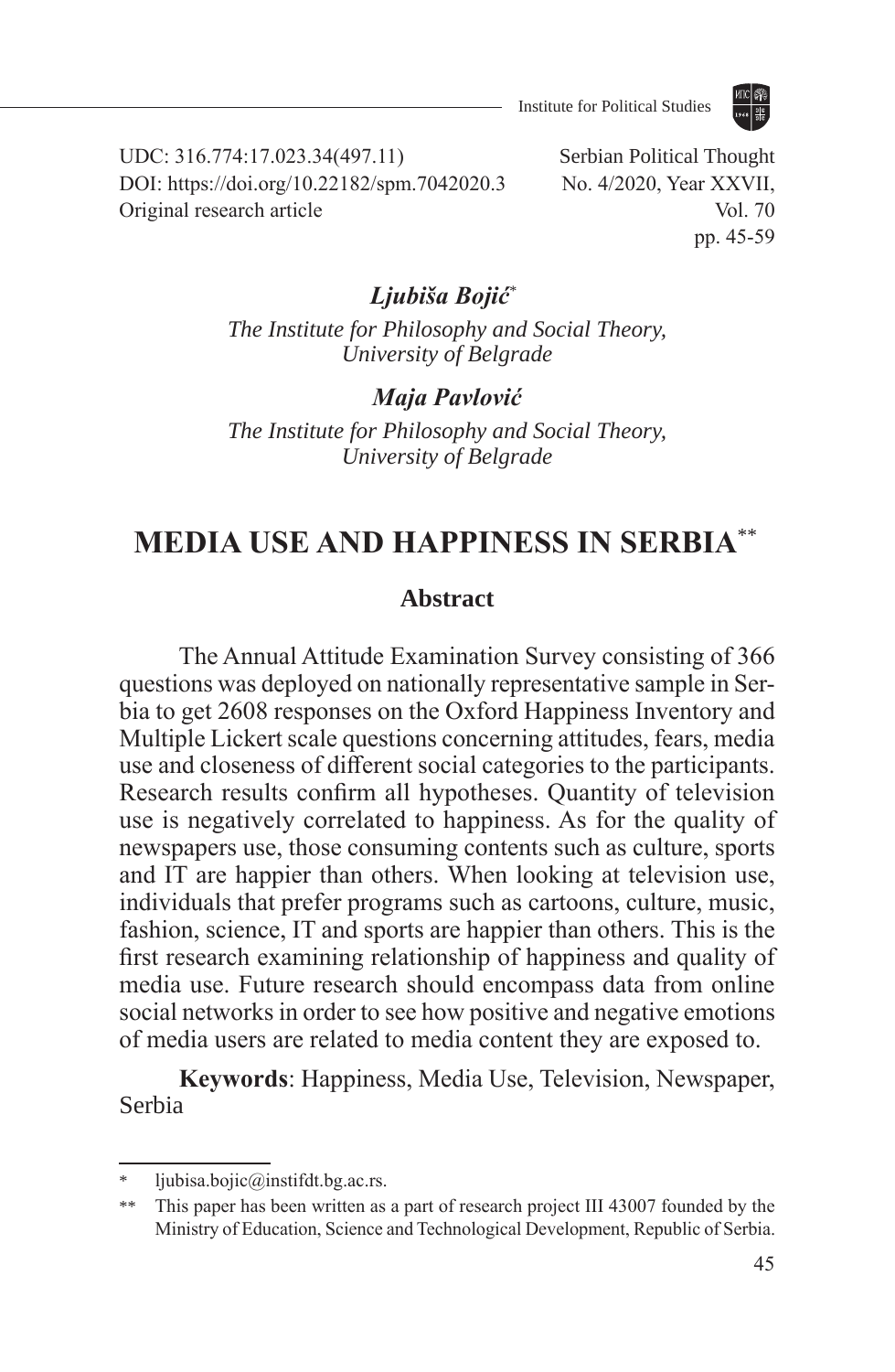## **INTRODUCTION**

Different inquiries have been dealing with personality, socio-economic and demographic variables as indicators of happiness (subjective well-being). One of the main findings is that quality relationships are connected with happier and healthier lives (Vaillant 2003). On the other hand, literature on relationship between media use and happiness is scarce. Also, happiness has not been the topic of previous research inquiries in Serbia.

Negative social well-being is positively associated with levels of uses of media that are essentially about interpersonal interaction such as phone and online communication, as well as uses of media that are not, like video, music, and reading (Pea et al. 2012, 327‒36). Authors find video use, media multitasking is particularly strongly associated with negative social well-being indicators. On the other hand, they find face-to-face communication strongly associated with positive social well-being.

High overall electronic media use such as television, video games, computers and telephone is associated with poorer behavior, health status and health-related quality of life. Researchers find a favorable association between computer use and psychological distress, whereas high video game use was associated with poorer health status, health-related quality of life, global health, and depression (Mathers et al. 2009,  $307-14$ ).

Both older and newer media such as television, music, movies, magazines, the Internet, cell phones and social networking contribute to aggressive behavior, disordered eating, distorted ideas about relationships, earlier sexual behavior, as well as underage drinking and tobacco and drug use (Brown and Bobkowski 2011, 95–113). They also conclude that some of the early fears such as cyber-bullying media addiction and sexual predators may not be as problematic as initially thought, but can be problematic for those already at high risk.

Older people enjoy watching TV more and spend more time in front of a television set than young adults, while greater TV use is related to lower life satisfaction (Depp et al. 2010, 173–178).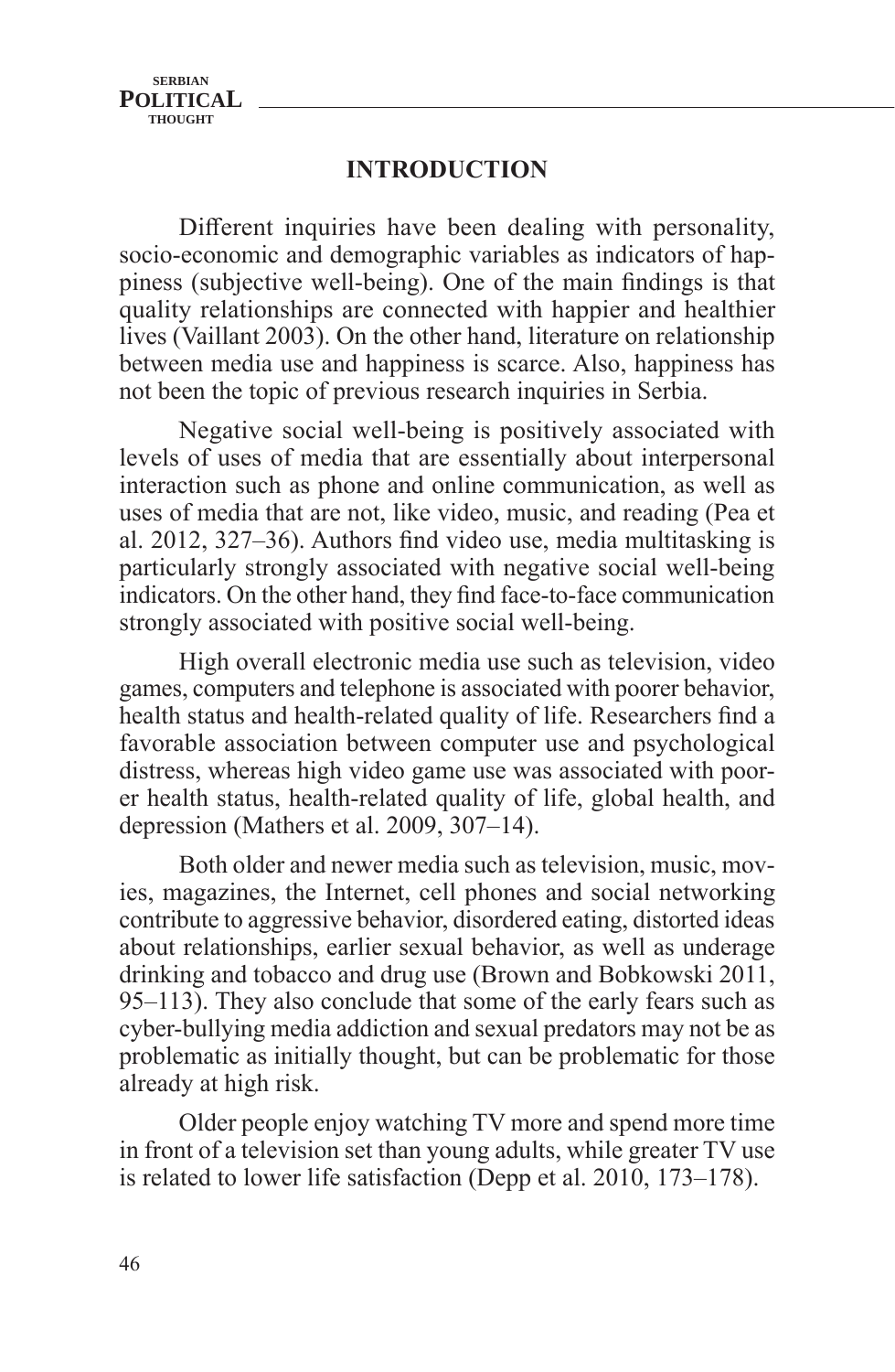Interestingly, the effect of income on life satisfaction is significantly smaller for heavy television viewers than for occasional viewers (Bruni and Stanca 2006, 209–225). Researchers conclude that increasing role of television viewing in modern society raises material aspirations, but at the same time contributes to offset the effect of higher income on personal happiness. The effect of higher income on happiness is offset by lower consumption of relational goods, with television playing a significant role in explaining under consumption of relationality (Bruni and Stanca 2008, 506–528).

On the other hand, researchers conclude that blogging may improve new mothers' well-being, as they feel more connected to the world outside their home through the Internet (McDaniel, Coyne and Holmes 2011, 1509–1517).

Lonely individuals are likely to develop strong compulsive Internet use behavior harming significant activities such as work, school, or significant relationships instead of relieving their original problems (Kim, LaRose and Peng 2009, 451–5). Researchers conclude Internet use isolate individuals from healthy social activities and lead them into more loneliness.

Although time spent on-line is not associated with daily wellbeing, the closeness of instant message communication partners was associated with daily social anxiety and loneliness in school (Gross, Juvonen, and Gable 2002, 75–90).

Gaming and entertainment usage of Internet is found to predict perceived social support, introversion and happiness, while use of the Internet for mischief-related activities such as downloading without payment, fraud and snooping is associated with lower levels of happiness and social support (Mitchell et al. 2011, 1857‒1861).

Research suggests that increased levels of electronic media use predicted poorer well-being outcomes, while the likelihood of adverse outcomes in children ranged from a 1.2- to 2.0-increase for emotional problems and poorer family functioning for each additional hour of television viewing or e-game/computer use depending on the outcome examined (Hinkley et al. 2014, 485–92). Researchers conclude that higher levels of early childhood media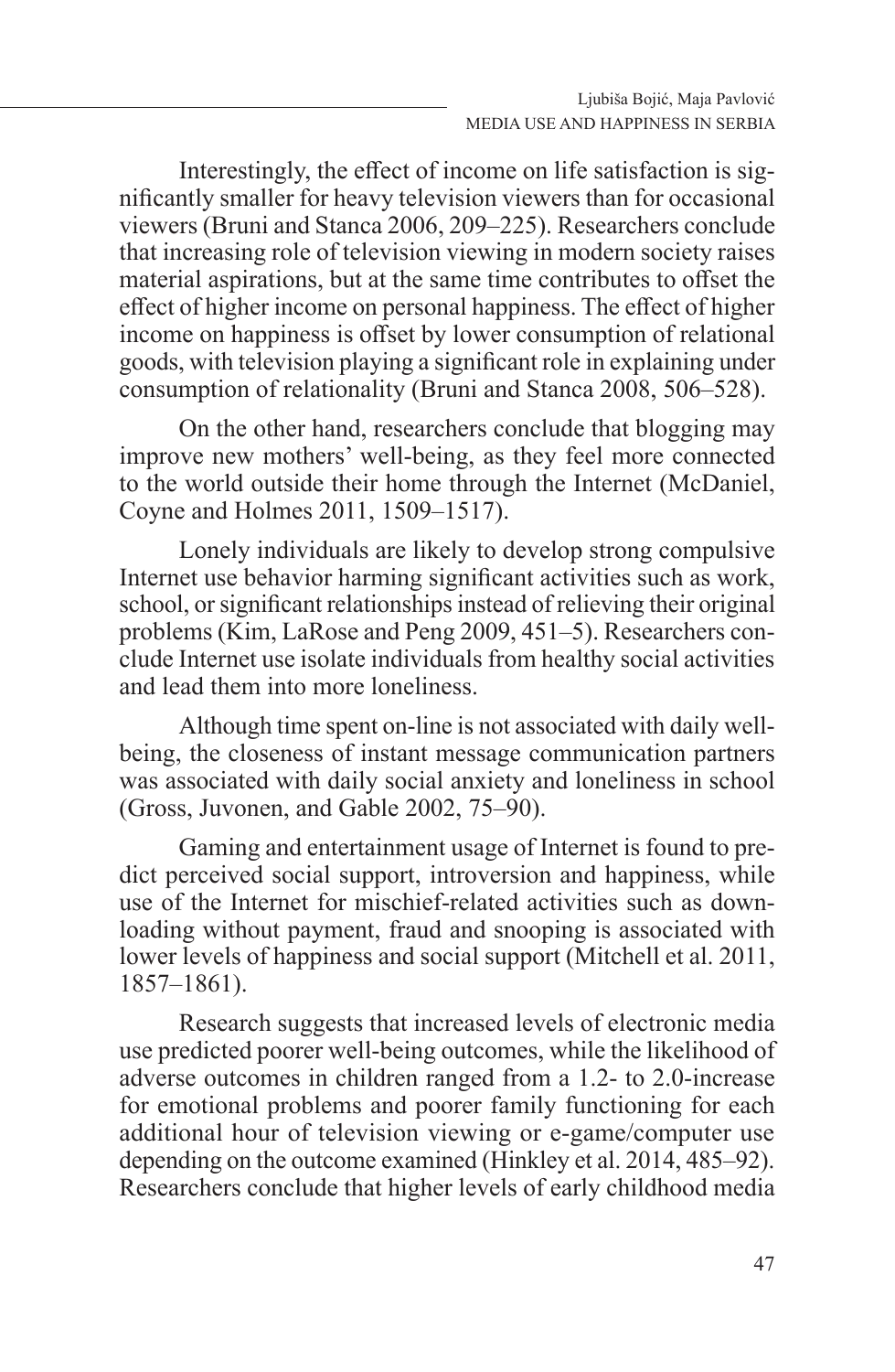use are associated with children being at risk for poorer outcomes with some indicators of happiness.

While estimating a microeconomic life satisfaction function researchers find little support for the claim that television viewing, in general, has a negative impact on individual happiness (Kataria and Regner 2011, 53–58).

Finally, another research shows that media addiction increases with those who use media for fun, level of media addiction increases with users of new media and more interactive and less practical online applications such as social networks and chat are more addictive (Bojić and Marie 2017, 33–48). When looking into nature of new and old media addiction may be related to number of senses grabbed by media and media features, such as live broadcasting and interactivity.

There has been no research inquiry into relationship of specific television and newspaper contents and happiness. Therefore, these aspects of relationship between media and happiness will be explored by the following research questions and hypotheses.

Question 1. What is the relationship between quantity of media use and happiness?

Hypothesis 1. Quantity of TV use will be positively correlated with happiness.

Question 2. What is the relationship between quality of television and newspapers use and happiness?

Hypothesis 2. Preference of the following content in newspaper will be positively correlated with happiness: Culture: film, theater, literature; Basketball; Popular science, new discoveries, scientific findings, etc.; Tech programs focusing on mobile phone technology; and Tech programs focusing on IT in general.

Hypothesis 3. Preference of the following content on television will be positively correlated with happiness: Children programs; Culture: film, theater, literature; Music - classic, jazz, rock, pop…; Fashion programs; Basketball; Popular science, new discoveries, scientific findings, etc.; and Tech programs focusing on mobile phone technology.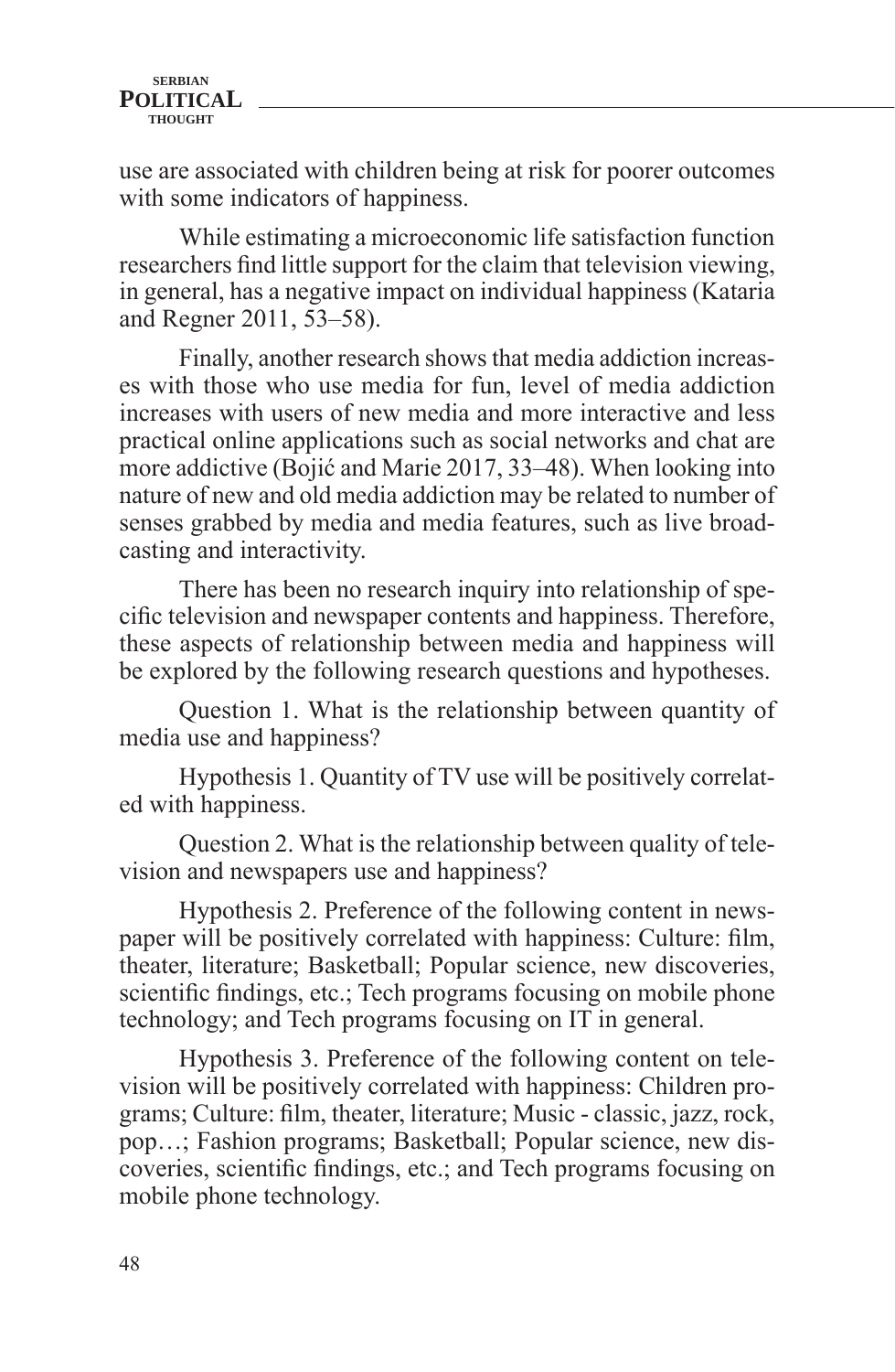## **METHODS**

### **Subjects**

TNS Medium Gallup Belgrade conducted The Attitude Examination Survey by - Public Opinion in November of 2009. Sections of this survey are Attitudes and Statements, Daily Activities, Emotions and Values, Satisfaction, Media, Relationship with Others, Society, and Politics, Demographics and Household.

As a part of their Media Analytics course students of the Faculty for Culture and Media had an assignment to conduct interviews with citizens. Out of those asked to be interviewed 75% responded positively. Duration of an average interview was 25 min. The interviewing had been done in cities such as Novi Sad, Belgrade, and Nis and in villages as well. Students provided 2966 interview inputs. After primary consideration, multistage random sample of 2608 subjects was valid. General Serbian population older than 15 years of age was represented by this sample.

## **Procedure and Measurements**

Formation of the sample is done in three steps: first, sample points are randomly chosen from the lists of voting stations. Statistical database of voting points is used as a source for selection, which is conducted randomly (Branković, 2014). Each sample point received ten random respondents. Survey participants were chosen randomly and systematically.

Questionnaires/scales were deployed to gather data for the investigation. Confidentiality of the investigation was assured for each survey participant. They received a booklet with questionnaires, which they were asked to complete

Age, gender, marital status, levels of income and education were recorded for each of survey participants. Oxford Happiness Inventory (Argyle, Martin, and Crossland 1989, 189-247) was completed by Participants. Attitudes, fears, media use, and closeness were accessed by employing Multiple Lickert scale self-report inventory questions.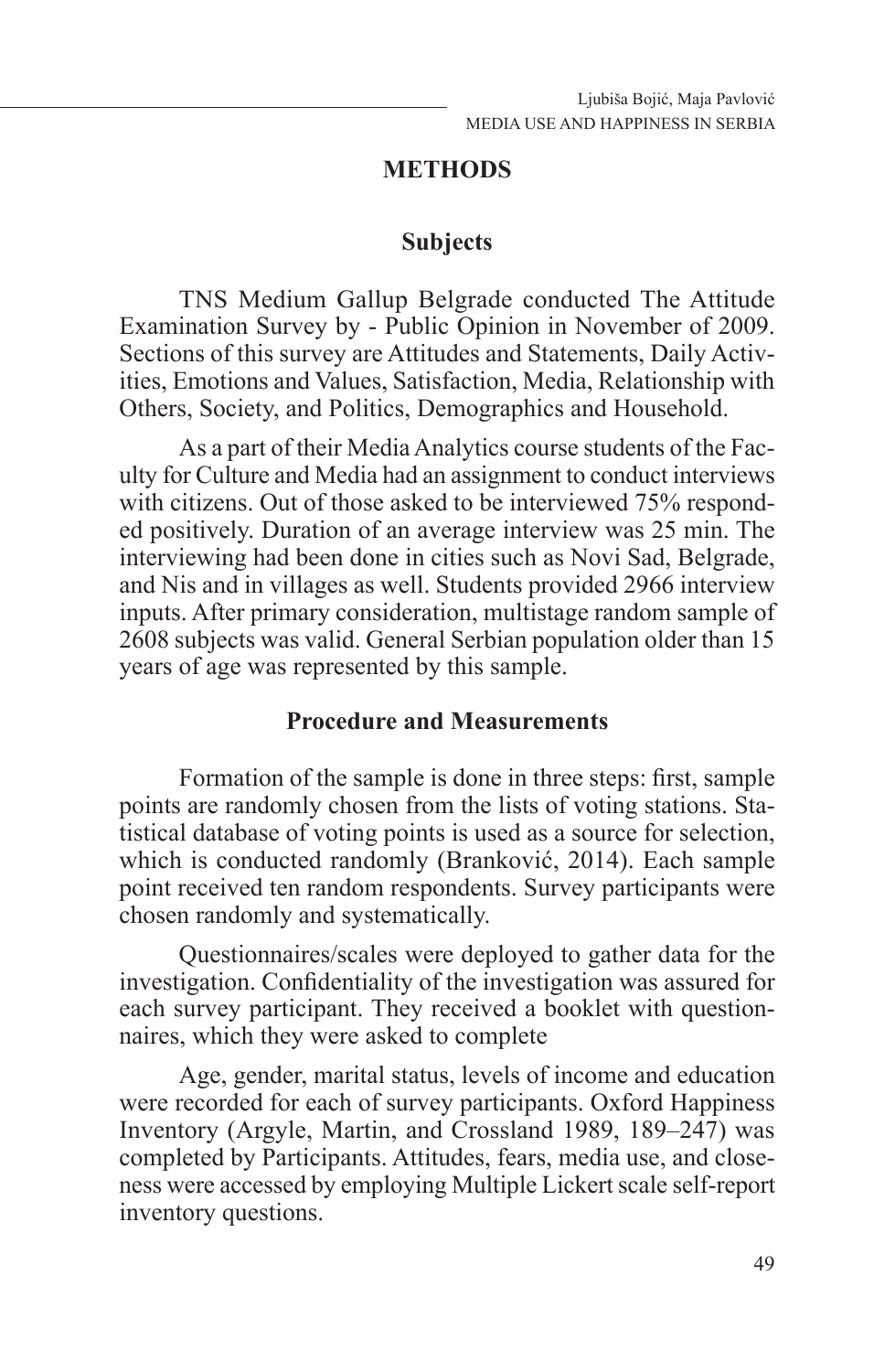## **Analytical procedures**

Statistical software was used to perform the analysis of data. Calculation of Pearson correlations was done to examine significance and strength of relationships. Following this, relationships were examined in more details by using multiple regressions, therefore providing final conclusions.

## **Survey questions**

List of questions used in the survey is presented below given the fact that happiness measurements were brought into relationship with answers to survey questions that indicate certain aspects of personality.

## **Quantity of media use**

Question A2 is: how much time in the past 24 hours have you spent in the following activities (express this in minutes; if you haven't had certain activity write zero): 1. watching TV: 2. listening to radio; 3. reading newspapers; 4. speaking on mobile phone, including texting; 5. talking on stable phone; 6. speaking face to face with other people and 7. Using Internet (e-mail and messaging apps).

#### **Quality of television and newspapers use – preference of content**

Question M3 is: Media contents that can be consumed through TV and in newspapers are listed in the following table. Please grade how much each of these thematic media programs is attractive to you. Provide grades for each of them on scale from 1 to 5, in which 1 means content is repulsive to you, while 5 means it is attractive to you – answer separately for TV and for newspaper contents. Listed are segments for grading by survey participants in terms of television and newspapers use: 1. Politics – foreign affairs; 2. Politics – internal issues; 3. Economics, business, startup, and entrepreneurship; 4. Social issues; 5. Discovering unknown details about important events from recent and distant history; 6. Criminal; 7. Football; 8. Basketball; 9. Tennis; 10. Other kinds of sport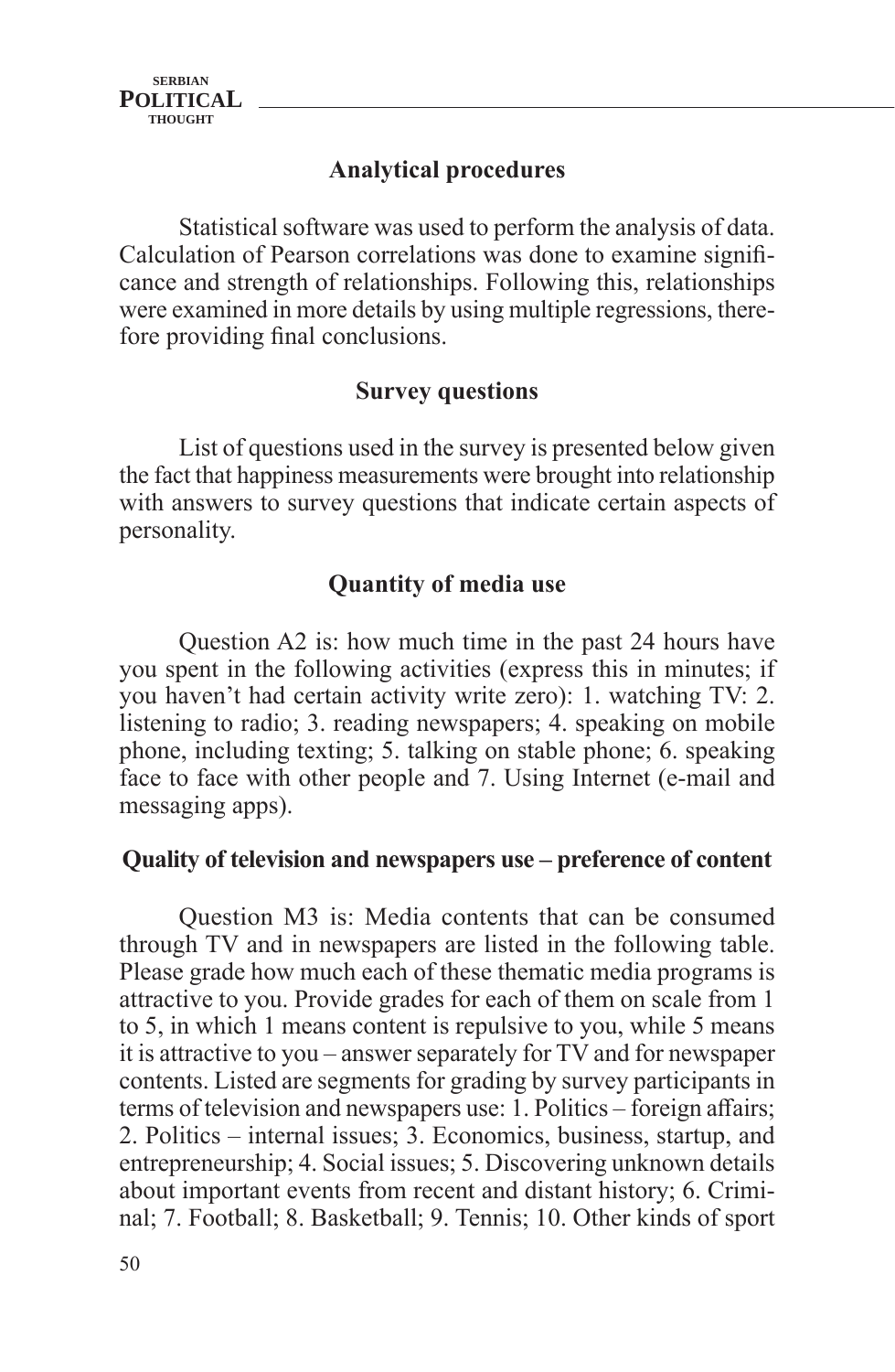(boxing, handball, volleyball, water polo…); 11. Travel programs about various destinations, countries and cultures and similar; 12. Celebrity reports from different events, concerts, parties, etc.; 13. Porn – sex; 14. Humor (caricatures, jokes, anecdotes about celebrities); 15. Celebrity gossip; 16. Mysteries and paranormal activities; 17. Popular science, new discoveries, scientific findings, etc.; 18. Religious topics; 19. Automobiles; 20. Tech programs focusing on IT in general; 21. Tech programs focusing on mobile phone technology; 22. Health; 23. Culture: film, theater, literature; and  $24.$  Ads.

### **Quality of television use - preference of content**

Question M3 is: Media contents that can be consumed through TV and in newspapers are listed in the following table. Please grade how much each of these thematic media programs is attractive to you. Provide grades for each of them on scale from 1 to 5, in which 1 means content is repulsive to you, while 5 means it is attractive to you – answer separately for TV and for newspaper contents. Listed are segments for grading by survey participants in terms of television use: 25. Domestic series; 26. Latin series; 27. Comedy series, etc.; 28. Domestic films; 29. Foreign films: action, criminal; 30. Foreign films: dramas, romantic comedies; 31. News; 32. Political talk programs; 33. Show programs such as talk shows and quizzes; 34. Fashion programs; 35. Sports broadcasts and other sportsprograms; 36. Educational programs; 37. Children programs; 38. Reality show programs; 39. Music (classic, jazz, rock, pop…); 40. Music (country music); and 41. Folk music.

#### **RESULTS**

## **Quantity of media use**

Significant positive correlation of weak strength has been found between feeling of happiness (OHI) and A2/1 in relation of quantity of TV use (r=-.160, p<.000, n=2406).

Correlations have not been found between feeling of happiness (OHI) and the following variables: A2/2 in relation to the "lis-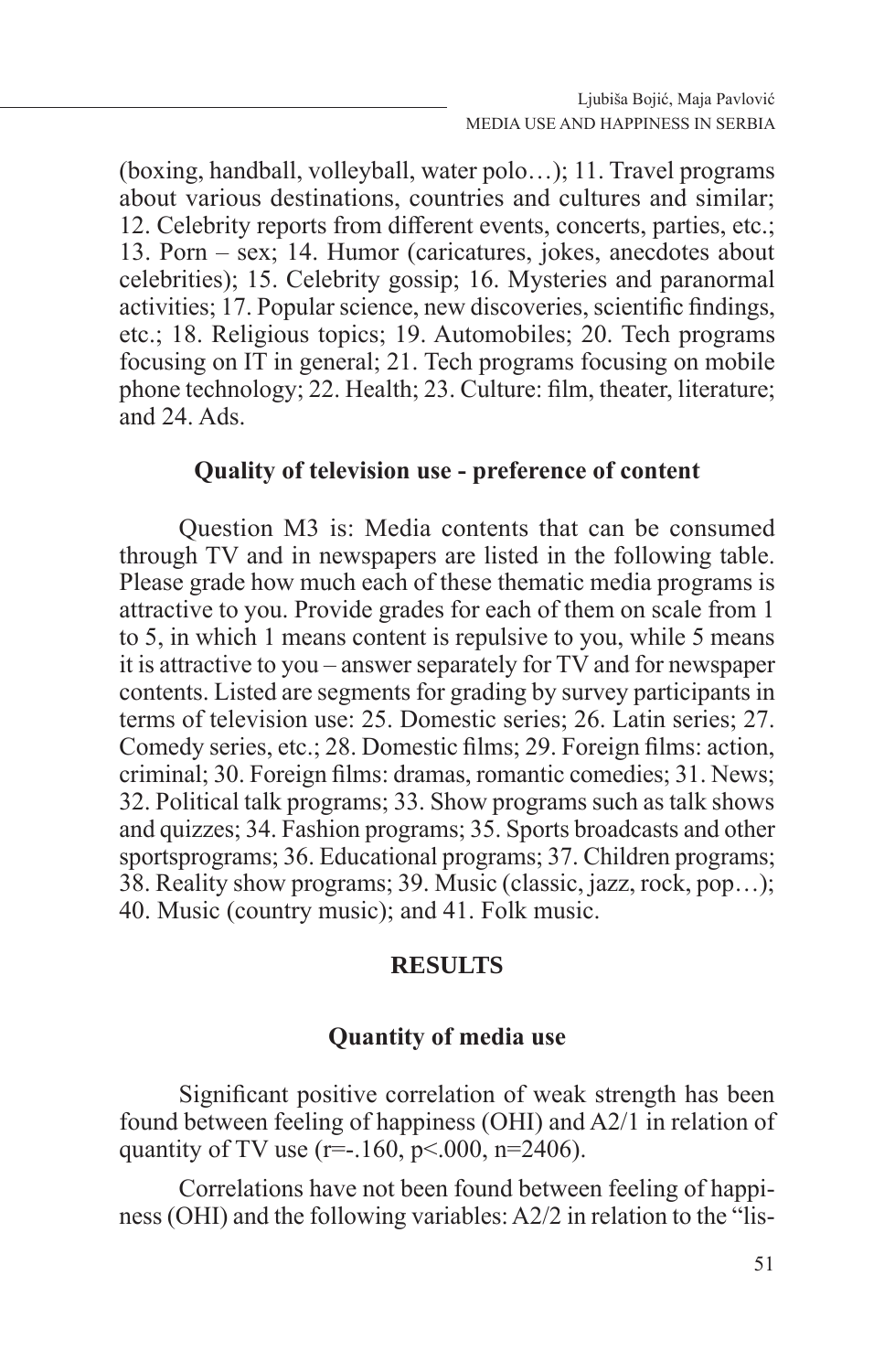tening to the radio", A2/3 in relation to the "reading newspapers", A2/4 in relation to the "speaking on a mobile phone, including texting", A2/5 in relation to the "talking on stable phone", A2/6 in relation to the "speaking face to face with other people" and A2/7 in relation to the "using Internet (e-mail and messaging apps)".

## **Quality of newspapers use – preference of content**

Significant positive correlations of weak strength have been found between feeling of happiness (OHI) and the following variables: M3/23/N in relation to the "Culture: film, theater, literature"  $(r=158, p<.000, n=2404)$ , M3/8/N in relation to the "Basketball"  $(r=118,p<.000, p=2405)$ , M3/17/N in relation to the "Popular science, new discoveries, scientific findings etc."  $(r=116, p<0.00$ , n=2403), M3/21/N in relation to the "Tech programs focusing on mobile phone technology" (r=.107, p<.000, n=2404) and M3/20/N in relation to the "Tech programs focusing on IT in general"  $(r=106, r=100)$ p<.000, n=2404). Answers on questions relating to quality of newspapers use are presented on Figure 1.

Figure. 1. Feeling of happiness (OHI) is correlated to different kinds of newspaper use. Survey answers on OHI, M3/8/N, M3/17/N, M3/20/N, M3/21/N and M3/23/N are presented as stacked line graph in which number of answers is presented on Y axis, while answers (1 to 5) are presented on X axis.



*Source:* Processed by the author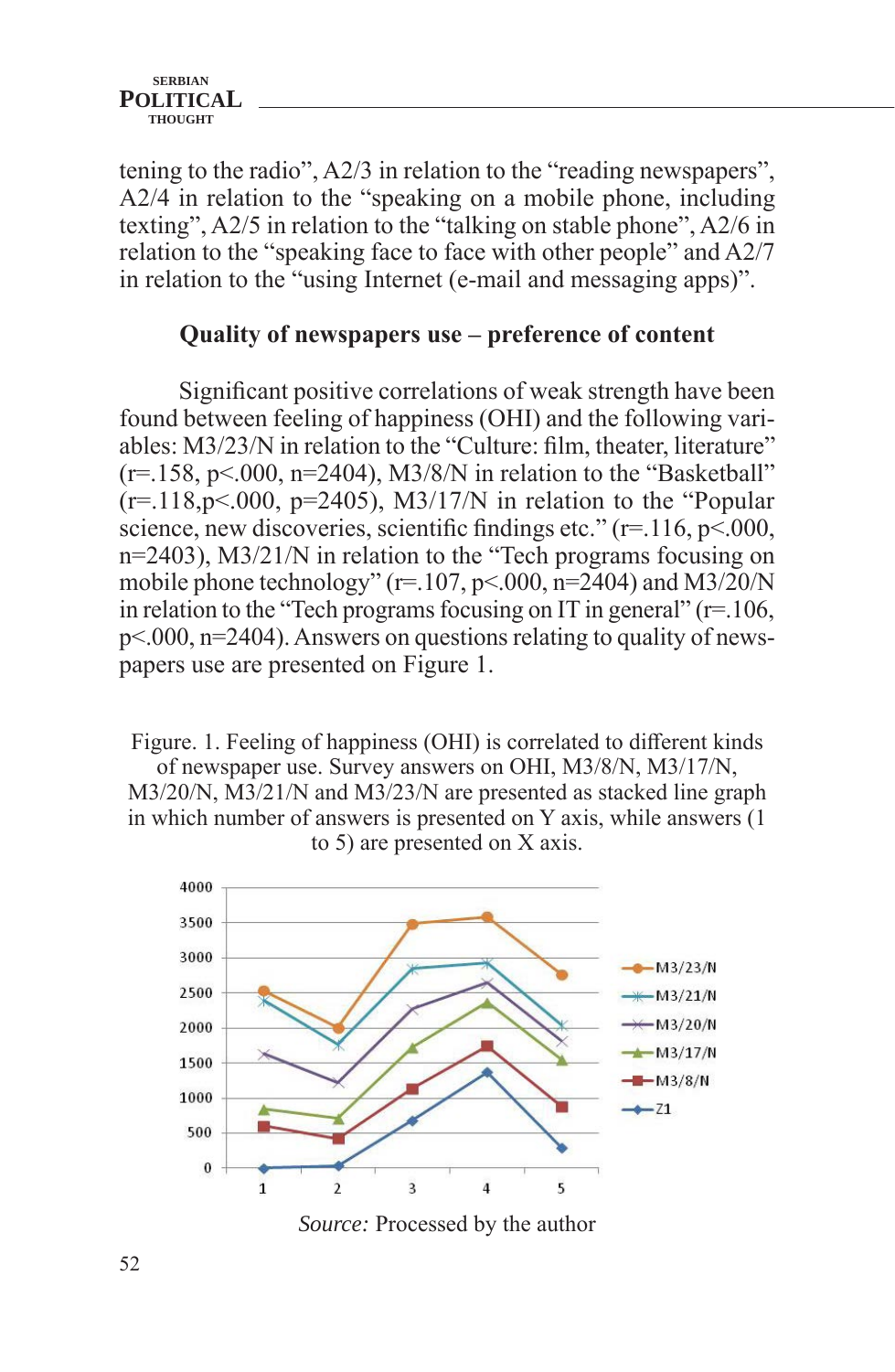Correlations have not been found between the feeling of happiness (OHI) and the following variables: M3/1/N in relation to the "Politics – foreign affairs", M3/2/N in relation to the "Politics – internal issues", M3/3/N in relation to the "Economics, business, startup and entrepreneurship", M3/4/N in relation to the "Social issues", M3/5/N in relation to the "Discovering unknown details about important events from recent and distant history", M3/6/N in relation to the "Criminal", M3/7/N in relation to the "Football", M3/9/N in relation to the "Tennis", M3/10/N in relation to the "Other kinds of sport (boxing, handball, volleyball, water polo...)", M3/11/N in relation to the "Travel programs about various destinations, countries and cultures and similar", M3/12/N in relation to the "Celebrity reports from different events, concerts, parties etc.", M3/13/N in relation to the "Porn – sex", M3/14/N in relation to the "Humor (caricatures, jokes, anecdotes about celebrities)", M3/15/N in relation to the "Celebrity gossip", M3/16/N in relation to the "Mysteries and paranormal activities", M3/18/N in relation to the "Religious topics", M3/19/N in relation to the "Automobiles", M3/22/N in relation to the "Health" and M3/24/N in relation to the "Ads".

### **Quality of television use - preference of content**

Significant positive correlations of weak strength have been found between feeling of happiness (OHI) and the following variables: M3/37/T in relation to the "Children programs" ( $r=172$ ,  $p=$ <.000, n=2406), M3/23/T in relation to the "Culture: film, theater, literature" (r=.153, p<.000, n=2406), M3/39/T in relation to the "Music - classic, jazz, rock, pop…" (r=.148, p<.000, n=2406), M3/34/T in relation to the "Fashion programs"  $(r=.123, p<.000,$ n=2406), M3/8/T "Basketball" (r=.117, p<.000, n=2405), M3/17/T in relation to the "Popular science, new discoveries, scientific findings etc." (r=.107, p<.000, n=2404) and M3/21/T in relation to the "Tech programs focusing on mobile phone technology" (r=.104, p<.000, n=2405). Answers on questions relating to quality of television use and happiness are presented on Figure 2.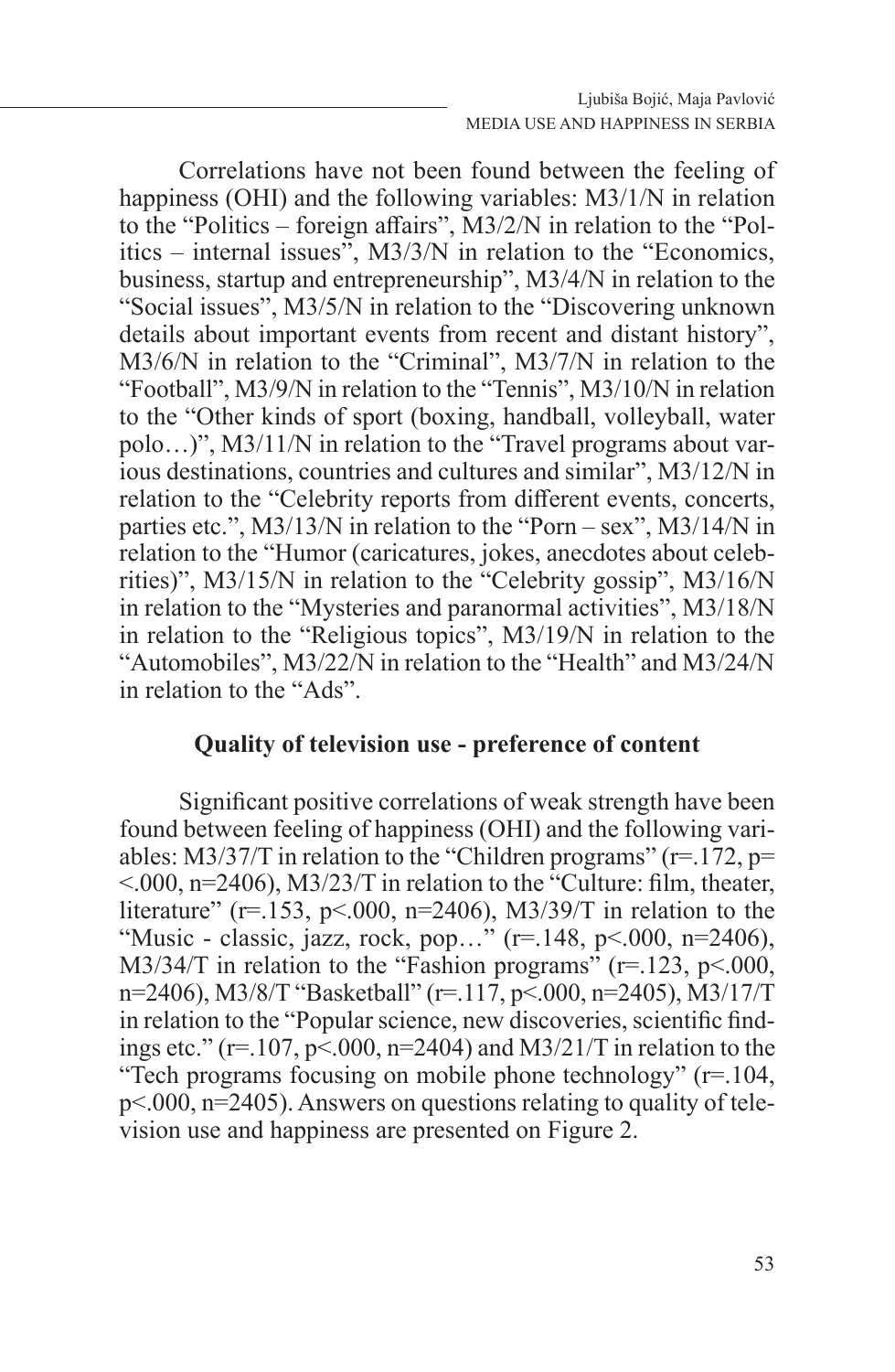Figure. 2. Feeling of happiness (OHI) is correlated to certain kinds of television use (M3). Survey answers on OHI, M3/8/T/T, M3/17/T, M3/21/T, M3/23/T, M3/34/T, M3/37/T and M3/39/T are presented as stacked line graph in which number of answers is presented on Y axis, while answers (1 to 5) are presented on X axis.



*Source:* Processed by the author

Correlations have not been found between the feeling of happiness (OHI) and the following variables: M3/25/T in relation to the "Domestic series; M3/26/T Latin series", M3/27/T in relation to the "Comedy series, etc.; M3/28/T Domestic films", M3/29/T in relation to the "Foreign films: action, criminal", M3/30/T in relation to the "Foreign films: dramas, romantic comedies", M3/31/T in relation to the "News", M3/32/T in relation to the "Political talk programs", M3/33/T in relation to the "Show programs such as talk shows and quizzes", M3/35/T in relation to the "Sports broadcasts and other sports programs", M3/36/T in relation to the "Educational programs", M3/38/T in relation to the "Reality show programs", M3/40/T in relation to the "Music (country music)" and M3/41/T in relation to the "Folk music".

#### **DISCUSSION**

All hypotheses of this inquiry are confirmed. It may be possible to conclude that unhappy individuals tend to watch TV the most. TV provides information and entertainment, among other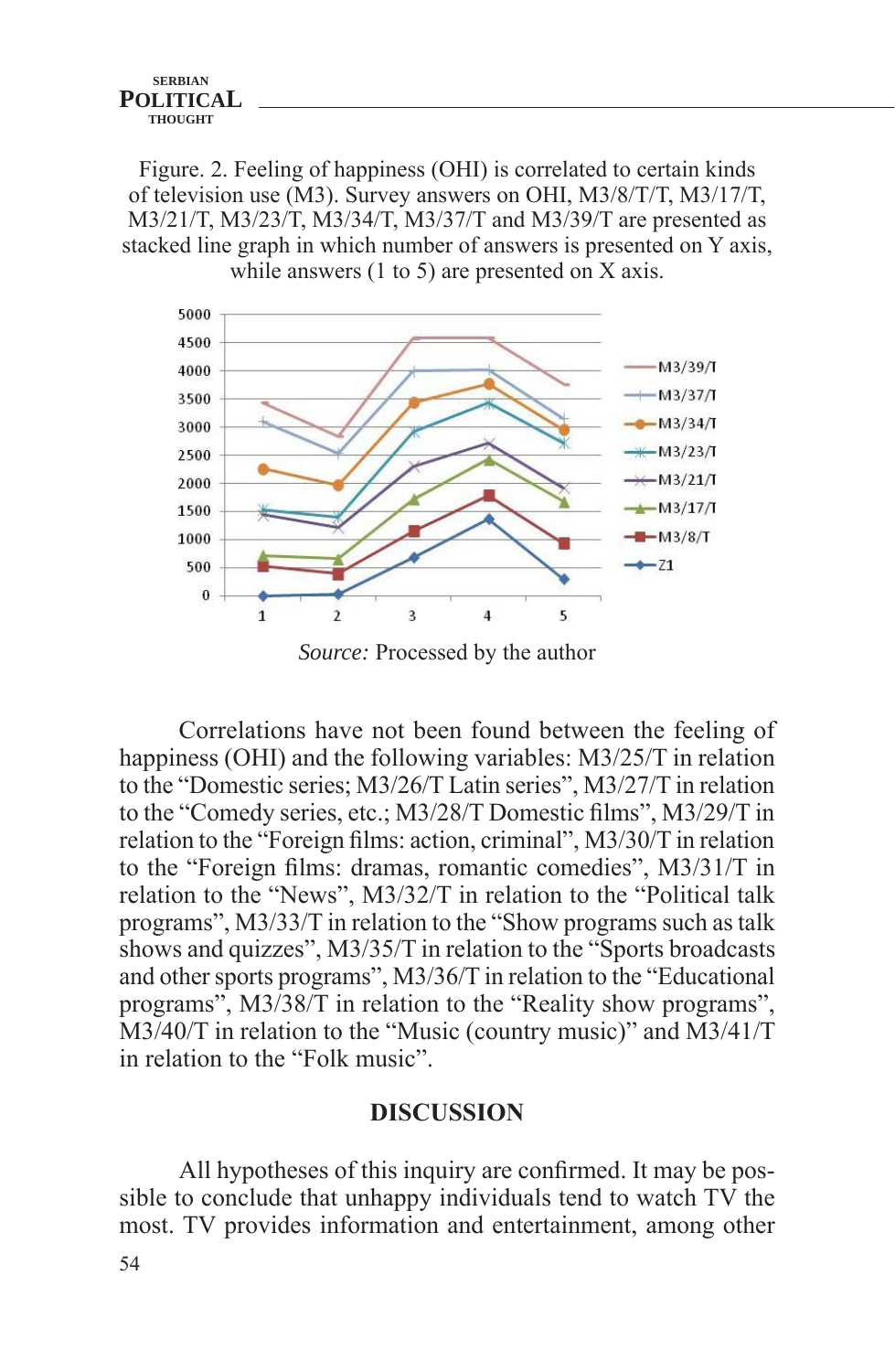functions (Frey and Benesch 2008, 413–424). However, excessive consumption of television can lead to some negative effects, which are easily overseen. One these effects may be lack of time spent with family and friends. Individuals that watch lots of TV tend to have less social contacts and poorer relationships. This may be one of the reasons for negative correlation of TV consumption and happiness.

As for quality of television and newspapers use, those consuming contents such as culture, sport and IT are happier than others. The main reason why people who follow these types of contents may be generally happier is because of the content itself. Information Technology related contents can be about practical information related to work activities. Sport is mostly related to healthy physical activities. Finally, culture contents are based on creativity and imagination. These issues are generally "brighter ones", when compared to others in media. They are related to less negative news, while having more positive connotation. Issues in culture, sport and IT are often related to notions such as achievement and success.

On the other hand, research has also shown lack of correlations between happiness and topics such as politics, crime and social issues. According to anecdotal evidence, media tend to put an emphasis on negative news. Individuals that are already in depressive states may prefer to consume negative news. Other group of intensive TV consumers may be simply more susceptible to this kind of content because of some personal traits. In other words, those individuals that are already less happy and more susceptible and information-hungry than others may be attracted to negative media content. Therefore, it cannot be concluded that consumption of media content makes individuals more unhappy. On the other side, there are scientific indications that negative content can provoke spree of negative emotions. Media may be engraving different forms of fear making their consumers constantly feel anxious and always concerned for themselves and others. This notion needs further scientific exploration, but basically this would mean that although people start intensive media use because they are already in negative mood or personally susceptible for negative information, media consumption may increase levels of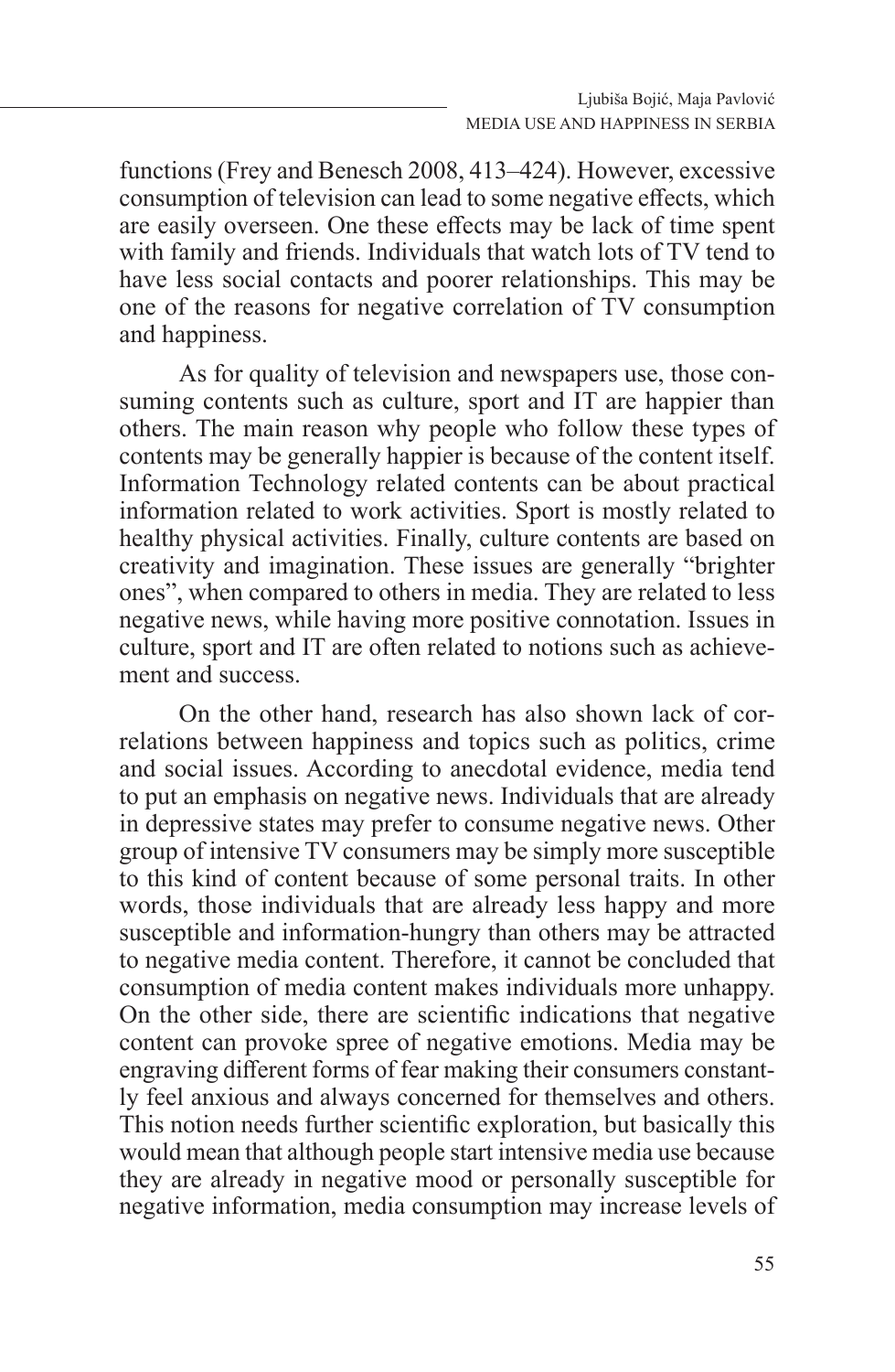negative emotions. Negativity bias implies that negative content has a much greater impact on a person's condition than neutral or positive. There are already some research results related to the theory of negativity bias implicating that negative emotions that spread via social media contribute to the rise of negative emotions in a society (Rozin and Royzman, 2001).

When looking at the television only, those that consume thematic programs such as cartoons, culture, music, fashion, science, IT and sports are happier than others. Similar to explanation related to newspapers, reason for this may be that these contents are relaxing and designed in such a way to free people from stress and daily concerns. Also, there are indications that humoristic undertone of certain programs contributes to its popularity. Scholars in the field of political communication have confirmed that humor has been significantly understudied in communication studies, given the fact that it can have enormous effects on electorate and a society as a whole (Boukes, 2019). Therefore, humorous and satirical TV shows should be explored in relation happiness and media use.

Contribution of this research may be in examination of the relationship between happiness and specific media contents, highlighting what happier people love to watch and read.

At the same time, adequate research inquiry of social media posts should be conducted in order to see how media contents affect positive and negative emotions as well as other psychometric parameters of exposed social media users.

## **REFERENCES**

- Argyle, Michael, Maryanne Martin and J. Crossland. 1989. "Happiness as a function of personality and social encounters." In *Recent advances in social psychology: an international perspective, eds. J. P. Forgas, J. M. Innes, 189-247. Amster*dam: Elsevier.
- Bojić, Lјubiša, and Jean-Louis Marie. 2017. "Addiction to old versus new media." *Srpska politička misao* 56 (2): 33‒48. doi: 10.22182/spm.5622017.2.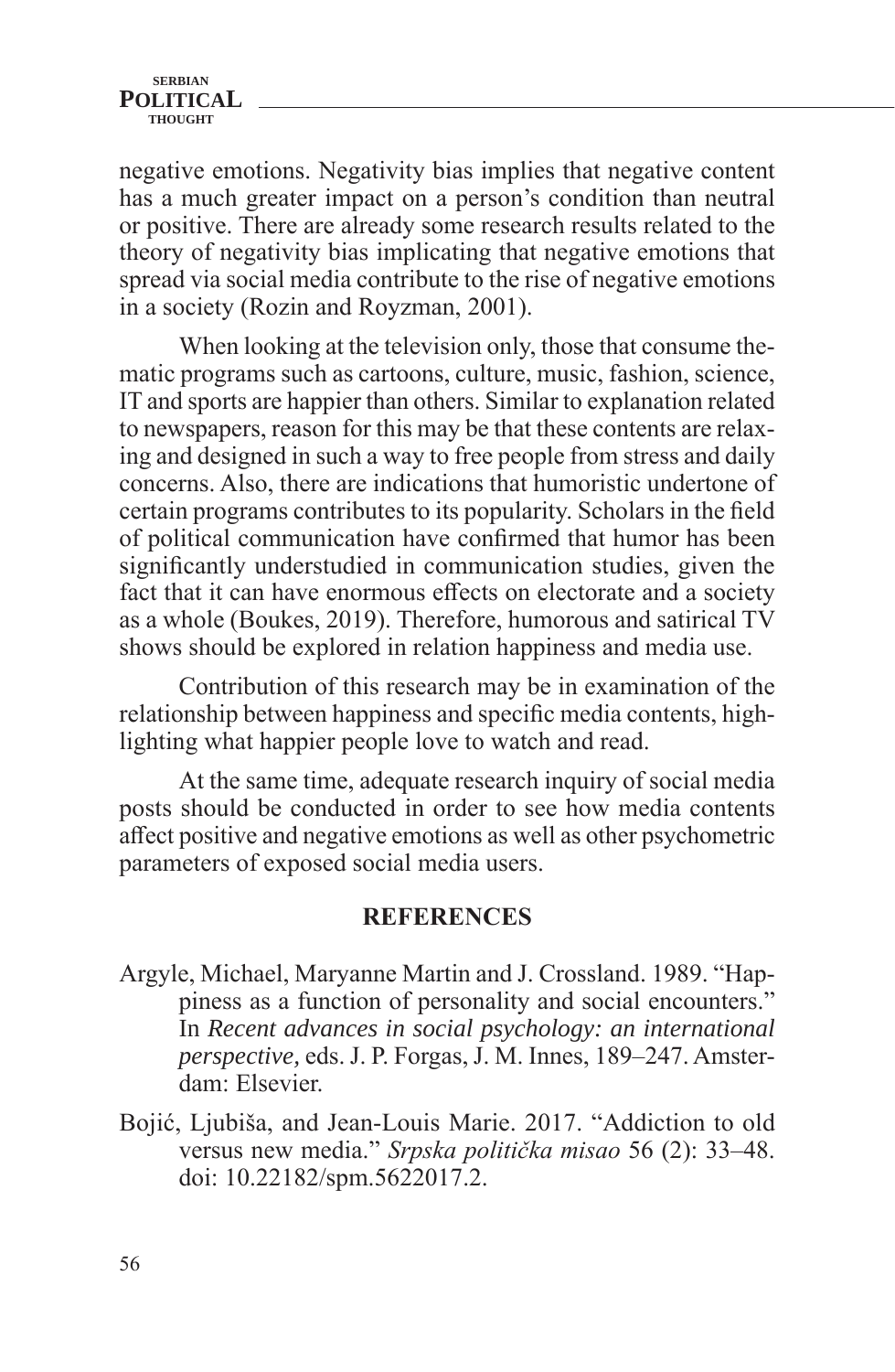Boukes, Mark. 2019. "Agenda-setting with satire: How political satire increased TTIP's saliency on the public, media, and political agenda." *Political Communication* 36(3): 426–451. doi:10.1080/10584609.2018.1498816

Branković, Srbobran. 2014. *Metodologija društvenog istraživanja.*  Beograd: Zavod za udžbenike.

- Brown, Jane Delano, and Piotr S. Bobkowski. 2011. "Older and Newer Media: Patterns of Use and Effects on Adolescents' Health and Well-Being." *Journal of Research on Adolescence* 21 (1): 95‒113. doi:10.1111/j.1532-7795.2010.00717.x.
- Bruni, Luigino, and Luca Stanca. 2006. "Income Aspirations, Television and Happiness: Evidence from the World Values Survey." *Kyklos*, 59 (2): 209‒225. doi:10.1111/j.1467- 6435.2006.00325.x.
- Bruni, Luigino, and Luca Stanca. 2008. "Watching alone: Relational goods, television and happiness." *Journal of Economic Behavior & Organization* 65 (3‒4): 506‒528. doi:10.1016/j. jebo.2005.12.005.
- Depp, Colin A., David A. Schkade, Wesley K. Thompson and Dilip V. Jeste. 2010. "Age, affective experience, and television use." *American journal of preventive medicine* 39 (2): 173- 178. doi:10.1016/j.amepre.2010.03.020.
- Frey, Bruno S., and Christine Benesch. 2008. "TV, time, and happiness." *Homo Oeconomicus* 25 (3/4): 413‒424.
- Gross, Elisheva F., Jaana Juvonen and Shelly L. Gable. 2002. "Internet Use and Well‐Being in Adolescence." *Journal of Social Issues* 58 (1): 75‒90. doi:10.1111/1540-4560.00249.
- Hinkley, Trina, Vera Verbestel, Wolfgang Ahrens, Lauren Lissner, Dénes Molnar, Luis A. Moreno, Iris Pigeot, Hermann Pohlabeln, Lucia A. Reisch, Paola Russo, Toomas Veidebaum, Michael J. Tornaritis, Garrath Williams, Stefaan De Henauw and Ilse de Bourdeaudhuij. 2014. "Early childhood electronic media use as a predictor of poorer well-being: a prospective cohort study." *JAMA pediatrics* 168 (5): 485–92. doi:10.1001/jamapediatrics.2014.94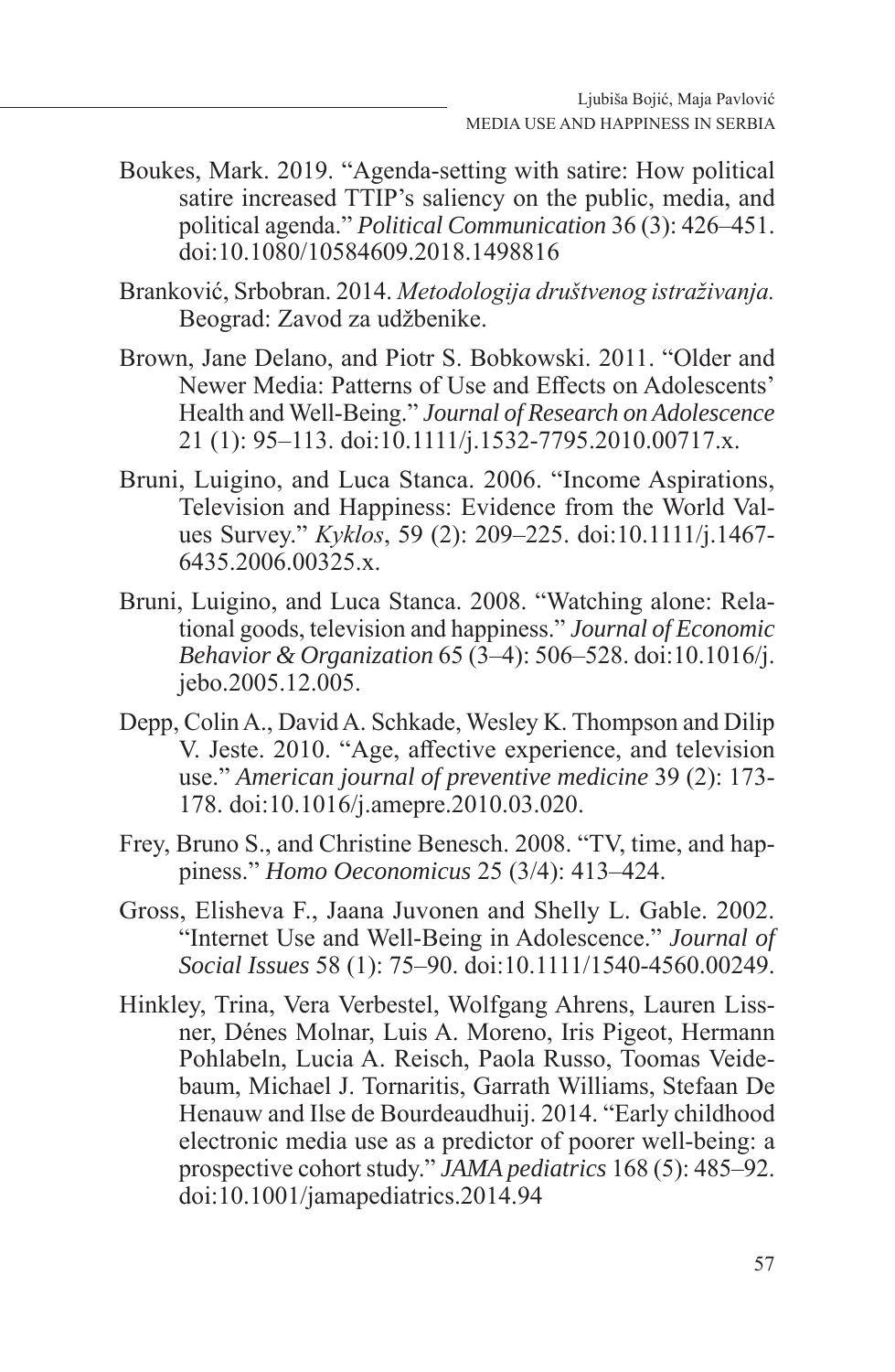- Kataria, Mitesh, and Tobias Regner. 2011. "A note on the relationship between television viewing and individual happiness<sup>"</sup> *The Journal of Socio-Economics* 40 (1): 53–58. doi:10.1016/j.socec.2010.06.016.
- Kim, Junghyun, Robert LaRose and Wei Peng. 2009. "Loneliness as the Cause and the Effect of Problematic Internet Use: The Relationship between Internet Use and Psychological Well-Being." *Cyberpsychology & Behavior* 12 (4): 451–5. doi: 10.1089/cpb.2008.0327.
- Mathers, M., Louise Canterford, Timothy Olds, Kylie D. Hesketh, Kate Ridley and Melissa Wake. 2009. "Electronic media use and adolescent health and well-being: cross-sectional community study." *Academic pediatrics* 9 (5): 307‒14. doi:10.1016/j.acap.2009.04.003.
- McDaniel, Brandon T., Sarah M. Coyne and Erin Kramer Holmes. 2011. "New Mothers and Media Use: Associations Between Blogging, Social Networking, and Maternal Well-Being." *Maternal and Child Health Journal* 16 (7): 1509–1517. doi:10.1007/s10995-011-0918-2.
- Mitchell, M. E., Jocelyn Lebow, R. Uribe, H. Grathouse and W. Shoger. 2011. "Internet use, happiness, social support and introversion: A more fine grained analysis of person variables and internet activity." *Computers in Human Behavior* 27 (5): 1857‒1861. doi:10.1016/j.chb.2011.04.008.
- Pea, Roy D., Clifford Nass, Lyn Meheula, Marcus Rance, Aman Kumar, Holden Bamford, Matthew Nass, Aneesh Simha, Benjamin Stillerman, Steven Yang and Michael Zhou. 2012. "Media use, face-to-face communication, media multitasking, and social well-being among 8- to 12-year-old girls." *Developmental psychology* 48 (2): 327‒36. doi:10.1037/ a0027030.
- Rozin, Paul and Edward B. Royzman. 2001. "Negativity Bias, Negativity Dominance, and Contagion." *Personality and Social Psychology Review* 5 (4): 296‒320. doi:10.1207/ S15327957PSPR0504\_2